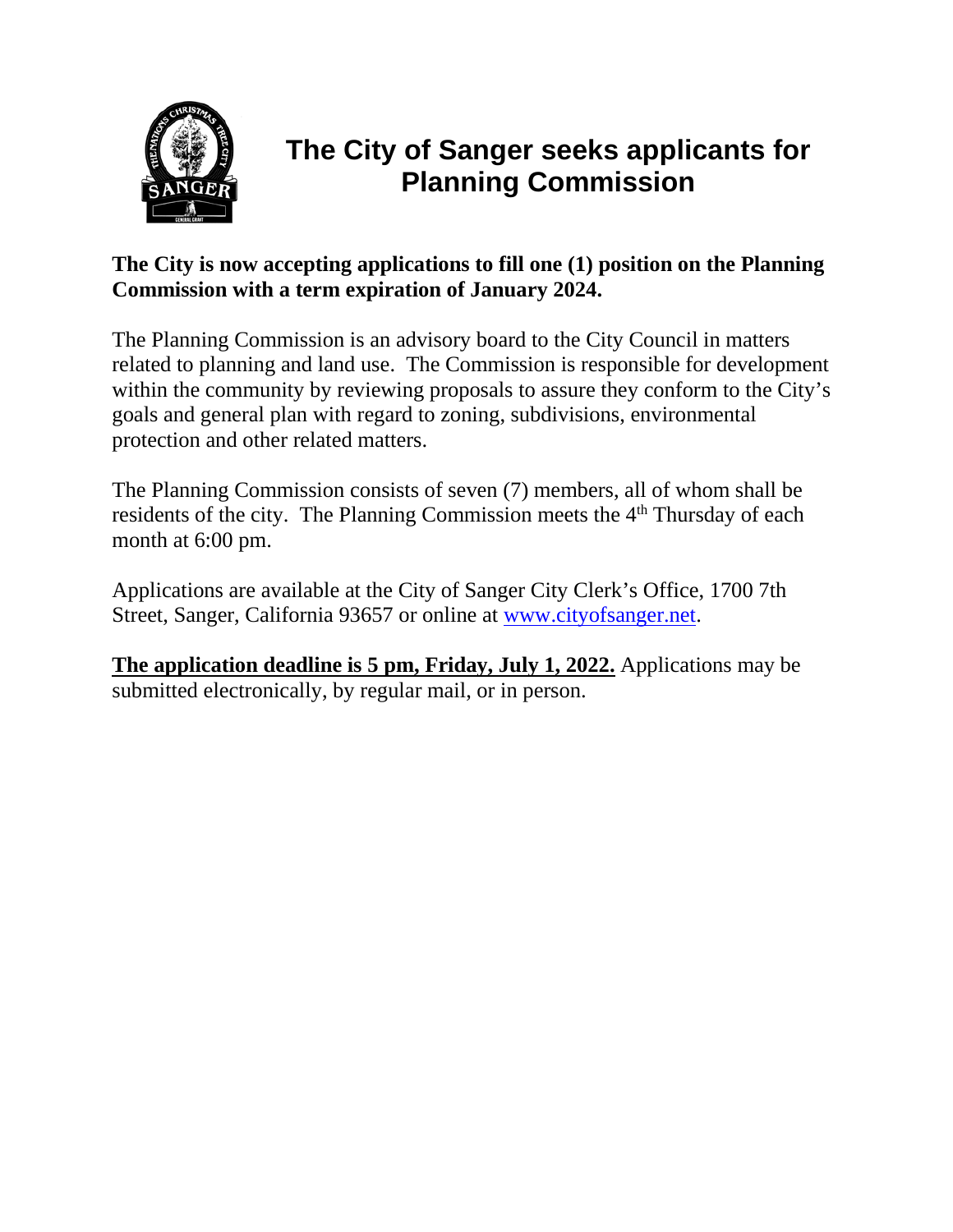

## **APPLICATION FOR APPOINTMENT TO THE CITY OF SANGER PLANNING COMMISSION**

| (First Name) |                                                                                                             |                                             |
|--------------|-------------------------------------------------------------------------------------------------------------|---------------------------------------------|
| (City)       | (State)                                                                                                     | (Zip Code)                                  |
| (Cell Phone) | (Email)                                                                                                     |                                             |
|              |                                                                                                             | <b>No</b>                                   |
| Yes          | N <sub>o</sub>                                                                                              |                                             |
|              |                                                                                                             |                                             |
|              |                                                                                                             |                                             |
|              |                                                                                                             |                                             |
|              | Resident of Sanger for<br>Are you a United States Citizen?<br><b>TRAINING, EXPERIENCE and/or EDUCATION:</b> | (MI)<br>years. Sanger Registered Voter: Yes |

| <b>SCHOOL</b> | <b>MAJOR</b> | <b>GRADUATION DATE &amp; DEGREE</b> |
|---------------|--------------|-------------------------------------|
|               |              |                                     |
|               |              |                                     |

\_\_\_\_\_\_\_\_\_\_\_\_\_\_\_\_\_\_\_\_\_\_\_\_\_\_\_\_\_\_\_\_\_\_\_\_\_\_\_\_\_\_\_\_\_\_\_\_\_\_\_\_\_\_\_\_\_\_\_\_\_\_\_\_\_\_\_\_\_\_\_\_\_\_\_\_\_\_

\_\_\_\_\_\_\_\_\_\_\_\_\_\_\_\_\_\_\_\_\_\_\_\_\_\_\_\_\_\_\_\_\_\_\_\_\_\_\_\_\_\_\_\_\_\_\_\_\_\_\_\_\_\_\_\_\_\_\_\_\_\_\_\_\_\_\_\_\_\_\_\_\_\_\_\_\_\_

\_\_\_\_\_\_\_\_\_\_\_\_\_\_\_\_\_\_\_\_\_\_\_\_\_\_\_\_\_\_\_\_\_\_\_\_\_\_\_\_\_\_\_\_\_\_\_\_\_\_\_\_\_\_\_\_\_\_\_\_\_\_\_\_\_\_\_\_\_\_\_\_\_\_\_\_\_\_

\_\_\_\_\_\_\_\_\_\_\_\_\_\_\_\_\_\_\_\_\_\_\_\_\_\_\_\_\_\_\_\_\_\_\_\_\_\_\_\_\_\_\_\_\_\_\_\_\_\_\_\_\_\_\_\_\_\_\_\_\_\_\_\_\_\_\_\_\_\_\_\_\_\_\_\_\_\_

\_\_\_\_\_\_\_\_\_\_\_\_\_\_\_\_\_\_\_\_\_\_\_\_\_\_\_\_\_\_\_\_\_\_\_\_\_\_\_\_\_\_\_\_\_\_\_\_\_\_\_\_\_\_\_\_\_\_\_\_\_\_\_\_\_\_\_\_\_\_\_\_\_\_\_\_\_\_

**\_\_\_\_\_\_\_\_\_\_\_\_\_\_\_\_\_\_\_\_\_\_\_\_\_\_\_\_\_\_\_\_\_\_\_\_\_\_\_\_\_\_\_\_\_\_\_\_\_\_\_\_\_\_\_\_\_\_\_\_\_\_\_\_\_\_\_\_\_\_\_\_\_\_\_\_\_\_**

\_\_\_\_\_\_\_\_\_\_\_\_\_\_\_\_\_\_\_\_\_\_\_\_\_\_\_\_\_\_\_\_\_\_\_\_\_\_\_\_\_\_\_\_\_\_\_\_\_\_\_\_\_\_\_\_\_\_\_\_\_\_\_\_\_\_\_\_\_\_\_\_\_\_\_\_\_\_

Community activities in which you are involved:

List any appointed public boards or commissions on which you have served:

(Please complete reverse side)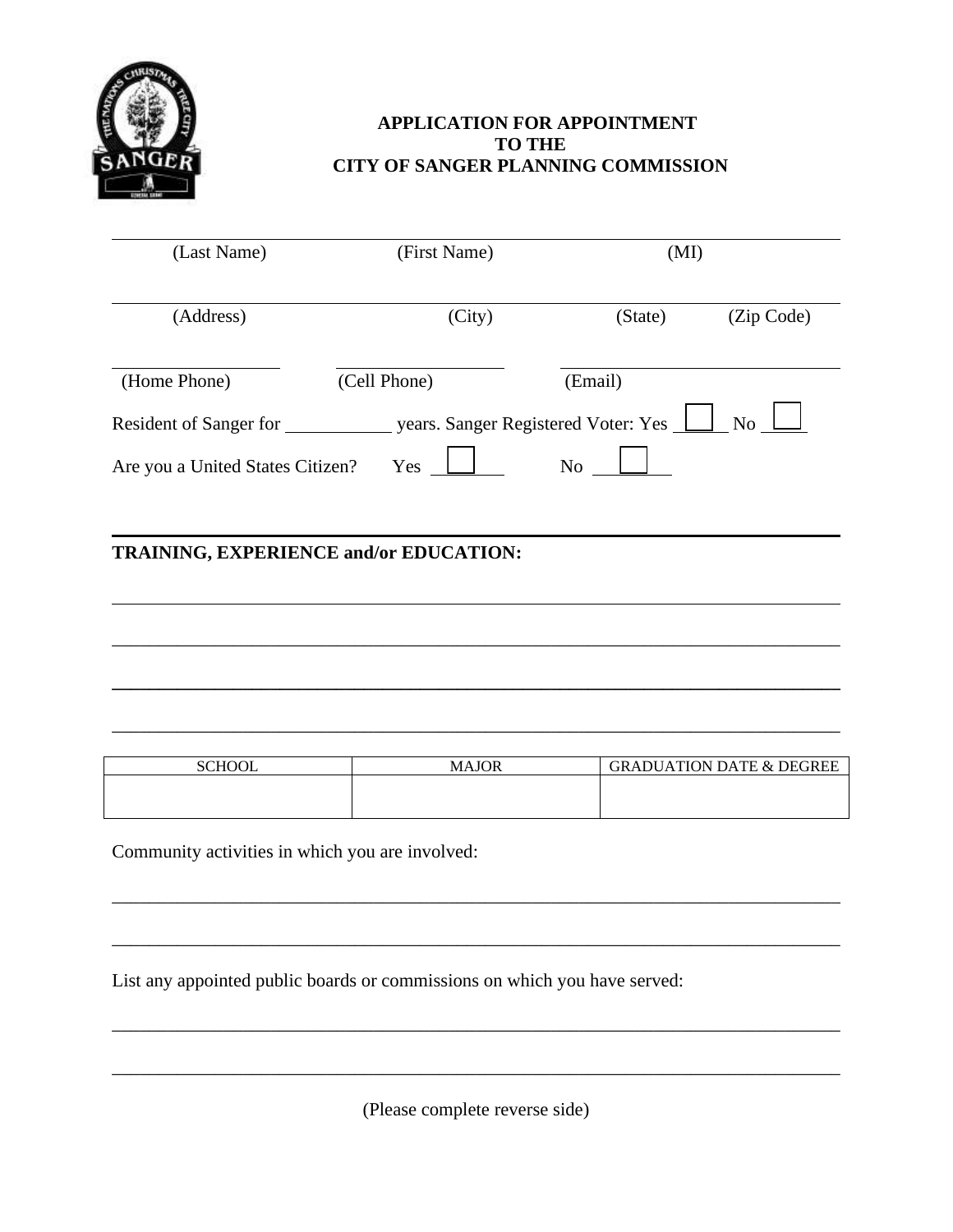Briefly state why you wish to serve on the City of Sanger Planning Commission:

\_\_\_\_\_\_\_\_\_\_\_\_\_\_\_\_\_\_\_\_\_\_\_\_\_\_\_\_\_\_\_\_\_\_\_\_\_\_\_\_\_\_\_\_\_\_\_\_\_\_\_\_\_\_\_\_\_\_\_\_\_\_\_\_\_\_\_\_\_\_\_\_\_\_\_\_\_\_

\_\_\_\_\_\_\_\_\_\_\_\_\_\_\_\_\_\_\_\_\_\_\_\_\_\_\_\_\_\_\_\_\_\_\_\_\_\_\_\_\_\_\_\_\_\_\_\_\_\_\_\_\_\_\_\_\_\_\_\_\_\_\_\_\_\_\_\_\_\_\_\_\_\_\_\_\_\_

\_\_\_\_\_\_\_\_\_\_\_\_\_\_\_\_\_\_\_\_\_\_\_\_\_\_\_\_\_\_\_\_\_\_\_\_\_\_\_\_\_\_\_\_\_\_\_\_\_\_\_\_\_\_\_\_\_\_\_\_\_\_\_\_\_\_\_\_\_\_\_\_\_\_\_\_\_\_

\_\_\_\_\_\_\_\_\_\_\_\_\_\_\_\_\_\_\_\_\_\_\_\_\_\_\_\_\_\_\_\_\_\_\_\_\_\_\_\_\_\_\_\_\_\_\_\_\_\_\_\_\_\_\_\_\_\_\_\_\_\_\_\_\_\_\_\_\_\_\_\_\_\_\_\_\_\_

\_\_\_\_\_\_\_\_\_\_\_\_\_\_\_\_\_\_\_\_\_\_\_\_\_\_\_\_\_\_\_\_\_\_\_\_\_\_\_\_\_\_\_\_\_\_\_\_\_\_\_\_\_\_\_\_\_\_\_\_\_\_\_\_\_\_\_\_\_\_\_\_\_\_\_\_\_\_

If you wish, you may list references in the space provided below:

## **EMPLOYMENT INFORMATION:**

Present Occupation:

Name of Firm:

Address:

## **PLEASE NOTE THAT THIS APPLICATION BECOMES PUBLIC INFORMATION**

I hereby certify that the information contained in this application and any accompanying documents is true and correct to the best of my knowledge.

Signature of Applicant Date

\_\_\_\_\_\_\_\_\_\_\_\_\_\_\_\_\_\_\_\_\_\_\_\_\_\_\_\_

You are invited to attach additional pages, enclose a copy of your resume or submit supplemental information which you feel may assist the City Council in its evaluation of your application.

When completed mail/submit original to: *Office of the City Clerk*

*City of Sanger 1700 7th Street Sanger, CA 93657 (559) 876-6300 extension 1350 bramirez@ci.sanger.ca.us*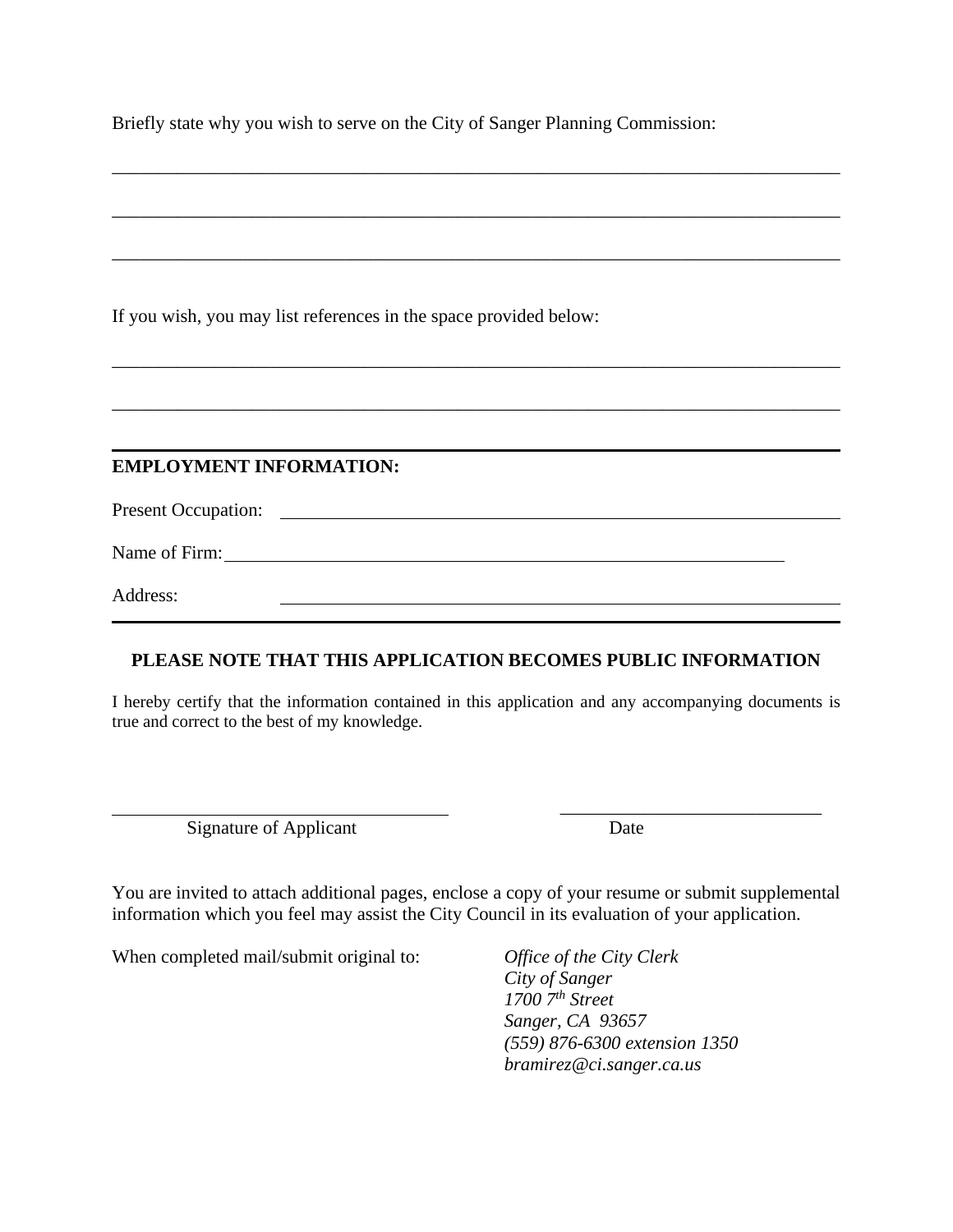**City Code** 

#### Sanger, California, Code of Ordinances >> - CITY CODE >> Chapter 2 - ADMINISTRATION >> ARTICLE IV. - BOARDS, COMMISSIONS AND COMMITTEES >> DIVISION 4. PLANNING COMMISSION >>

#### DIVISION 4. PLANNING COMMISSION <sup>IEI</sup>

Sec. 2-156. Created; composition.

- Sec. 2-157. Appointment of members.
- Sec. 2-158. Terms of office; vacancies; compensation.
- Sec. 2-159. Removal and retirement of members.

Sec. 2-160. Powers; duties; quorum; procedures.

Secs. 2-161-2-170. Reserved.

## Sec. 2-156. Created; composition.

A planning commission consisting of seven members, all of whom shall be residents of the city, is hereby established. The city council will attempt to achieve a balance of commission members reflecting the ages, sex, ethnic backgrounds and other such factors as the council deems reflected in the composition of the city.

(Code 1960, § 2.19)

### Sec. 2-157. Appointment of members.

The members of the planning commission shall be appointed by the mayor subject to the approval of each appointment by the city council.

(Code 1960, § 2.20)

## Sec. 2-158. Terms of office; vacancies; compensation.

- The term of office of planning commissioners shall be four years. Terms shall expire on the  $(a)$ first Thursday in January.
- $(b)$ Vacancies shall be on a rotation of two positions a year for each of three years with one position vacated in the fourth year. Members whose terms expire shall continue to serve until their successor has been appointed and qualified. If a vacancy occurs other than by expiration of a term, it shall be filled by appointment for the unexpired portion of the term.
- $(c)$ Members of the planning commission shall receive a fee of \$25.00 for each meeting of the planning commission which they attend.

(Code 1960, § 2.21)

## Sec. 2-159. Removal and retirement of members.

- Members of the planning commission hold office at the pleasure of the city council and may  $(a)$ be removed from office in the sole determination, with or without cause, notice, hearing or appeal, by the city council.
- $(b)$